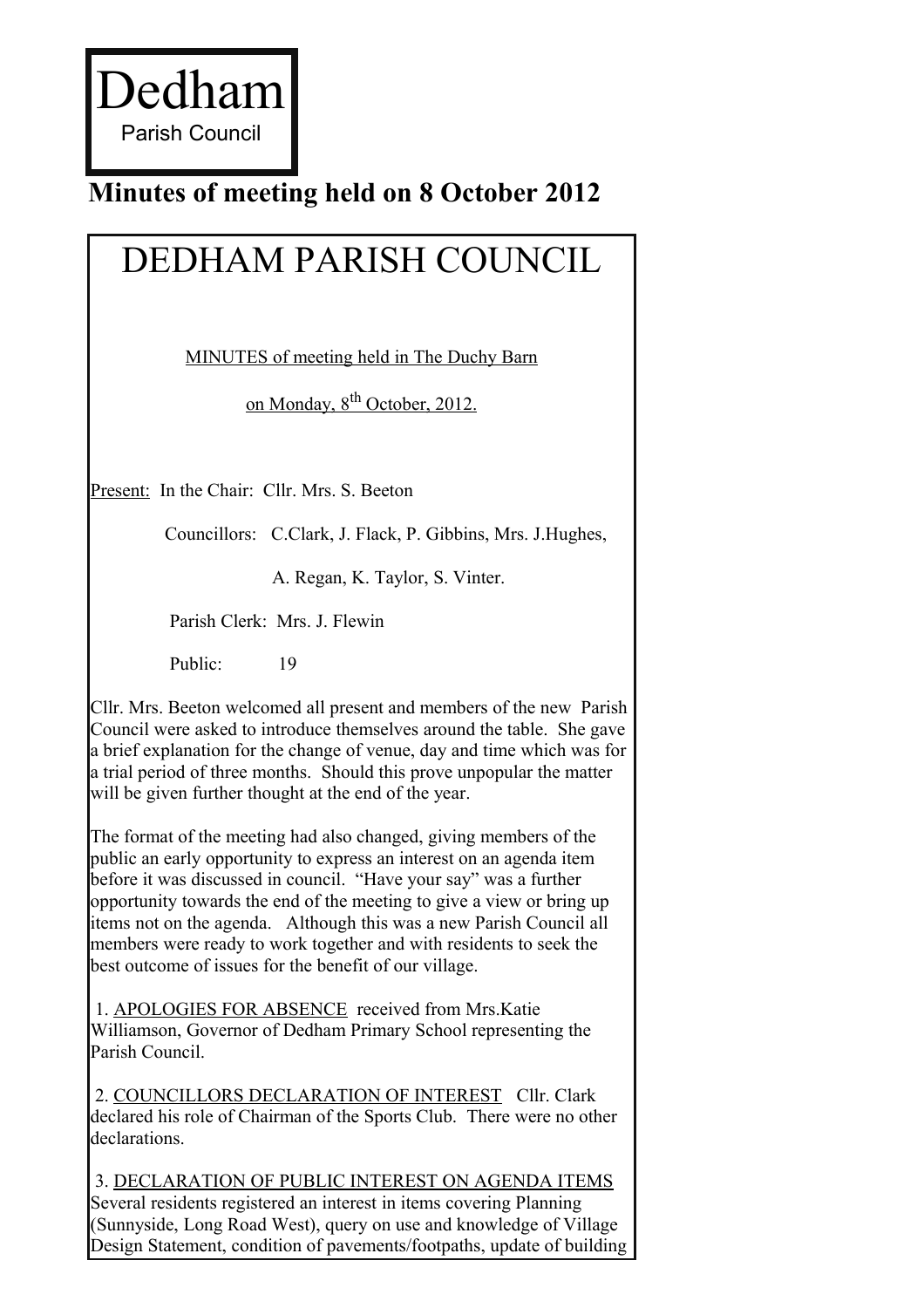project in Manningtree Road, speeding, swearing on football pitch, finance. These items would in the main be covered in the various reports to follow.

#### 4. CO-OPTION OF NEW COUNCILLOR – CRITERIA FOR **SELECTION**

CBC advised that co-option of a new member to fill the existing vacancy could go ahead. The Chairman asked Councillors how they wished to deal with this matter and after some discussion of possible methods there was a majority vote for an open list to be placed on the notice boards calling for anyone wishing to fill the vacancy to put themselves forward for consideration.. Cllr. Mrs. Beeton will put this in hand.

5. MINUTES OF PREVIOUS MEETING The Minutes of the meeting held on 16<sup>th</sup> September, 2012, having been circulated were approved.

### 6. MATTERS ARISING

(a) Appointment of Parish Clerk This post is being advertised through the Parish Magazine and EALC with a closing date of 31<sup>st</sup> October. Applications will initially be considered by a small selection committee whose recommendations will go forward to the full council.

(b) Membership of EALC At the last meeting the Parish Council agreed to affiliate to EALC and members had recently attended a training session with Joy Darby, Chief Executive of EALC. The guidance and advice given had been very useful and further training would be available if required. Cllr. Mrs. Beeton had already attended a training day covering Chairmanship and EALC had given Dedham Parish Council a grant of £500 to defray the cost of training and development.

7. REPORT OF BOROUGH COUNCILLOR Cllr. Mark Cable introduced himself and gave a run down on his various responsibilities as Borough Councillor. Although a relatively new Borough Councillor he intended to work closely with residents and the Parish Council for the good of the village and there had also been an offer of help from the Langham Parish Council chairman, Mrs. Schofield. Cllr. Mrs. Beeton was grateful for the offer and will make contact.

Cllr. Cable covered several of the items raised under item 3. some of which could be undertaken by the Essex Rangers . He asked residents to contact him about anything involving the roads, overgrown hedges, trees, dog fouling, litter, signage, etc. which needed attention. He advised that a piece of land adjacent to the Mill Lane car/coach park had been earmarked by a charity which gave underprivileged children access to animals – horses and goats in the first instance, It was hoped that a short presentation about this will be available at a future meeting. The on-going issue of the land to the rear of Brook Street owned by the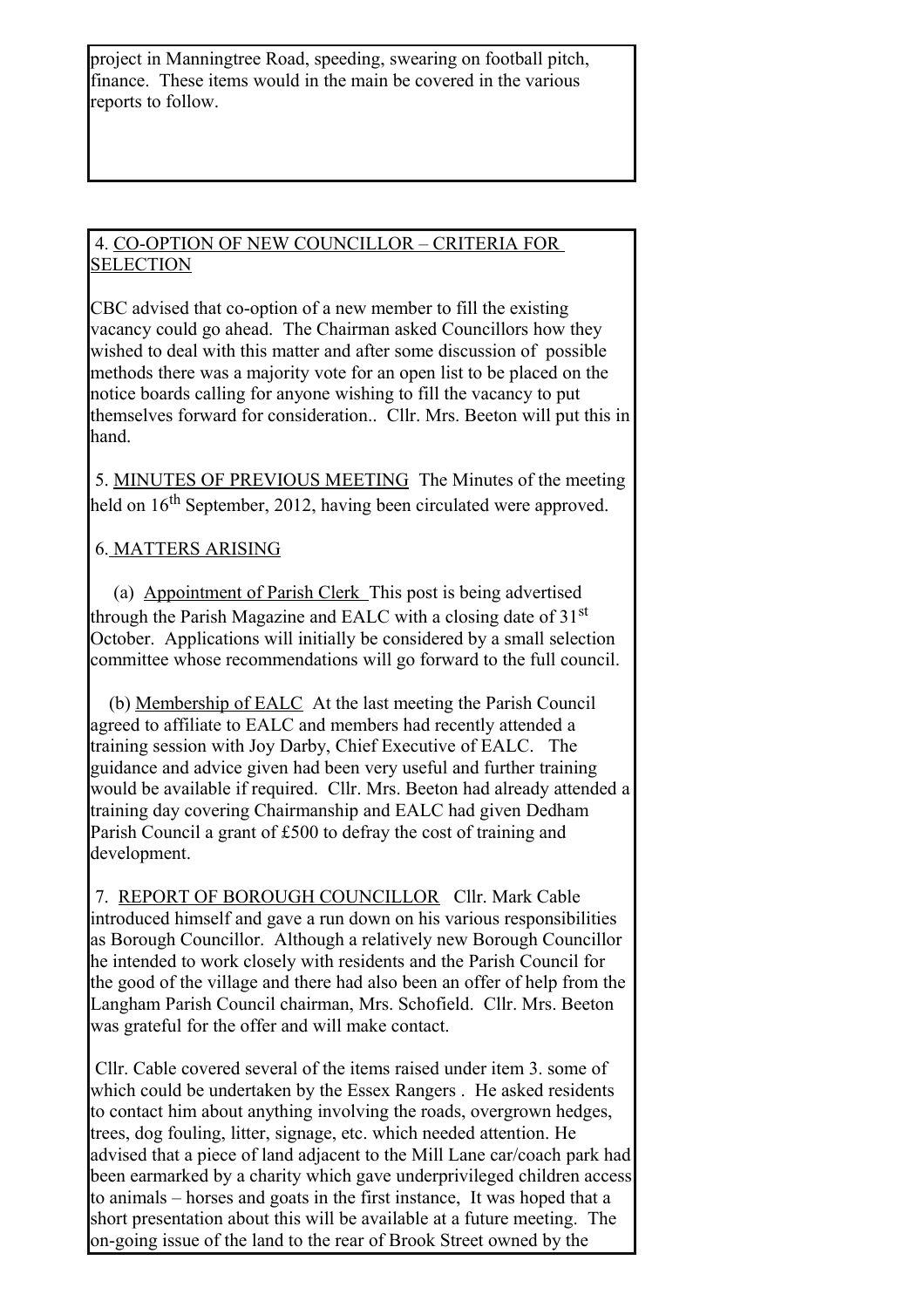Pryke family has now been resolved. The last Appeal has been turned down and they must vacate the land by early November. The winter salt left from last year is located with Roy Laverick (Long Road West), Steve White (High Street) and Kevin Taylor (Monks Lane). Salt bins will be filled once by CBC.

All indications point to the fact that CBC are proposing to charge for use of the Mill Lane car park. This would be a huge blow to the village where parking generally is cause for concern. Cllr. Mrs. Beeton has spoken with CBC who will be sending information about this proposal and it was agreed that a strong campaign against ticketing will be mounted by the village once these details are to hand.

Cllr. Cable advised that the sum of £1,000, being Dedham's half-share with Langham, is available for the village under the CBC's Diamond Jubilee Commemorative Fund. He would welcome suggestions as to how this money should be used.

8. REPORT OF COUNTY COUNCILLOR Ann Brown gave a brief description of her role as Essex County Councillor for Dedham and 18 other parishes. Her responsibilities included, amongst other headings, Highways, Parking Partnership, Essex Rangers, Rights of Way, Care of the Elderly, Libraries, Police Liaison, Bus Stops and Education. She echoed Cllr. Cable's request for information in order to involve the Essex Rangers and pointed out that any member of the public could report serious potholes on-line. Some pavements were becoming quite dangerous, particularly in Mill Lane, and she is asking the Local Highways Panel to give consideration to a 20 mph speed limit both in Mill Lane and the High Street. As time was short it was agreed that this item should be discussed at the next meeting together with information on the "walking bus".

### 9. REPORTS FROM REPRESENTATIVES

CALC (JH) Contact made with Colchester Association of Local Councils. Next meeting is in December.

Neighbourhood Action Panel (SV).. This group is a local forum at which parishes can identify and discuss local problems in all fields. The yellow lines around the war memorial will be in place shortly but the request for yellow lines at the junction of Southfields with Crown /Street has been put on file. Items to be taken forward to the next meeting will include dog bins and swearing on the football pitch.

 Dedham Primary School representative (JF). Has spoken with Chair of Governing Body and agreed that Mrs. Williamson, the current governor representing the Parish Council, should continue in that role for the next two years. She is happy to liaise with JF who will report back to the Parish Council.

Parish Emergency Plan. (CC) Now in receipt of information

Communications/Transport. (KT/JF) KT reported on a meeting with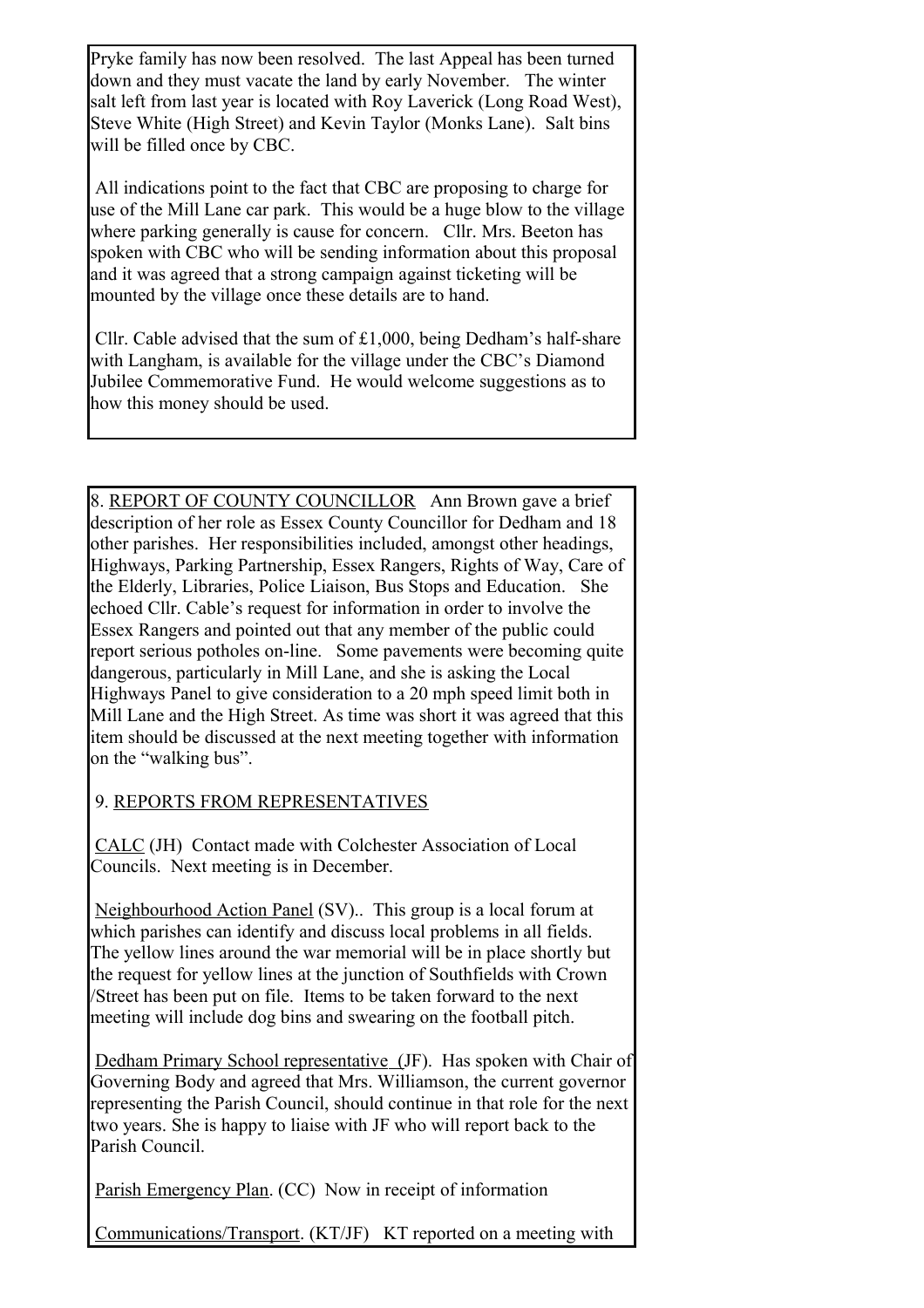Roy Laverick to transfer over responsibility for the Parish Council website. In the short-term he proposed that we maintain the existing site, which he would administer, and to this end he proposed that we subscribe to the necessary licences to facilitate this. It was, however, proposed to investigate other options for the future. In respect of a Logo for Dedham Parish Council, JF agreed to circulate details of a logo he had produced from the Dedham village sign with suggested text content. Councillors were asked to respond back to JF with comments in order that he can make appropriate recommendations to the next meeting.

Play Area (PG)/Sports field (JH) Both Councillors had attended the recent Sports Club Committee meeting. JH reported that the bad language on the football pitch was a major problem causing anger and annoyance to residents and other users of the playing fields. Many efforts had been made in the past to curb this with little effect. JH tabled possible ideas for consideration and these were discussed at length. Although it was realised it was almost impossible to control something which was endemic within the sport further action would be taken and the matter will continue to be closely monitored However, new measures agreed with the previous Council were in place and it was hoped that Councillors would try to attend matches particularly on Saturdays to see for themselves how matters progressed

PG reported a number of areas on the sports field which needed general attention but felt that these, once identified. could be managed, particularly if the Essex Rangers were prepared to help.. Permission to deal with the trees in The Drift had to be obtained from CBC and is a matter for consideration particularly in respect of the tree which is blocking the CCTV camera. The bark in the play area needed attention and so far as the ROSPA report is concerned he agreed to bring his recommendations regarding the play equipment and outdoor gym to the next meeting.

 Footpaths SB reported that she had met with Jason Botello, PPP representative for Colchester, who had explained the service level arrangements with DCP for maintaining Parish footpaths. It was agreed by the Council that DPC should retain responsibility, through its footpath representative, for this function and that we should explore with Dedham Footpath Group and other interested residents, as appropriate, the contribution that might be made towards monitoring and maintenance of paths on a voluntary basis.

8. PLANNING The following applications had been received and responded to whilst the Parish Council was inoperative because the 21 day limit was due to expire, but in each case it was clearly stated that the recommendations had not been ratified by the Parish Council.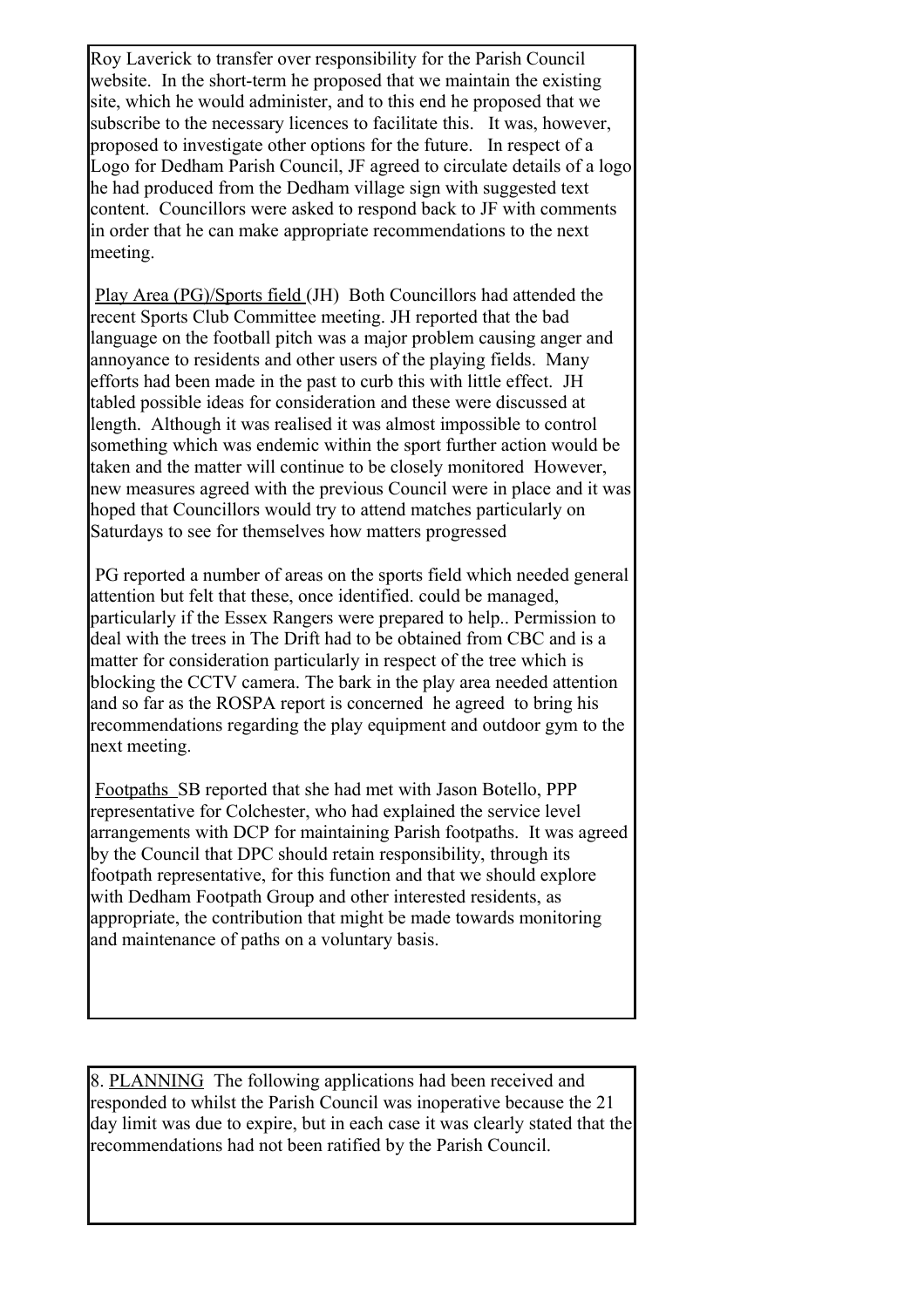1579 Spring Cottage, Bargate Lane, Dedham. Two storey extension and kitchen extension. Comment: No objection 1581 Access and driveway alteration and extension of listed wall 1582 Comment: No objection. 1564 Sunnyside, Long Road West, Dedham. Replacement house and garage. Comment: No objection. 1591 6 Dedham Meade, Dedham. Extension and alterations. Comments: Recommend refusal because the size of the extended house would be too large for the plot and would be detrimental to the amenities of the neighbouring properties. 1632 Gun Hill Garage site, Ipswich Road, Dedham. Erection of vehicle dismantling building and ancillary works. Comments: No objection. Applications since received and dealt with. 1154 33 Dedham Meade, Dedham. Single storey front extension Comments: No objection. 1663 Stour House, Long Road East, Dedham. Cartlodge and tennis court.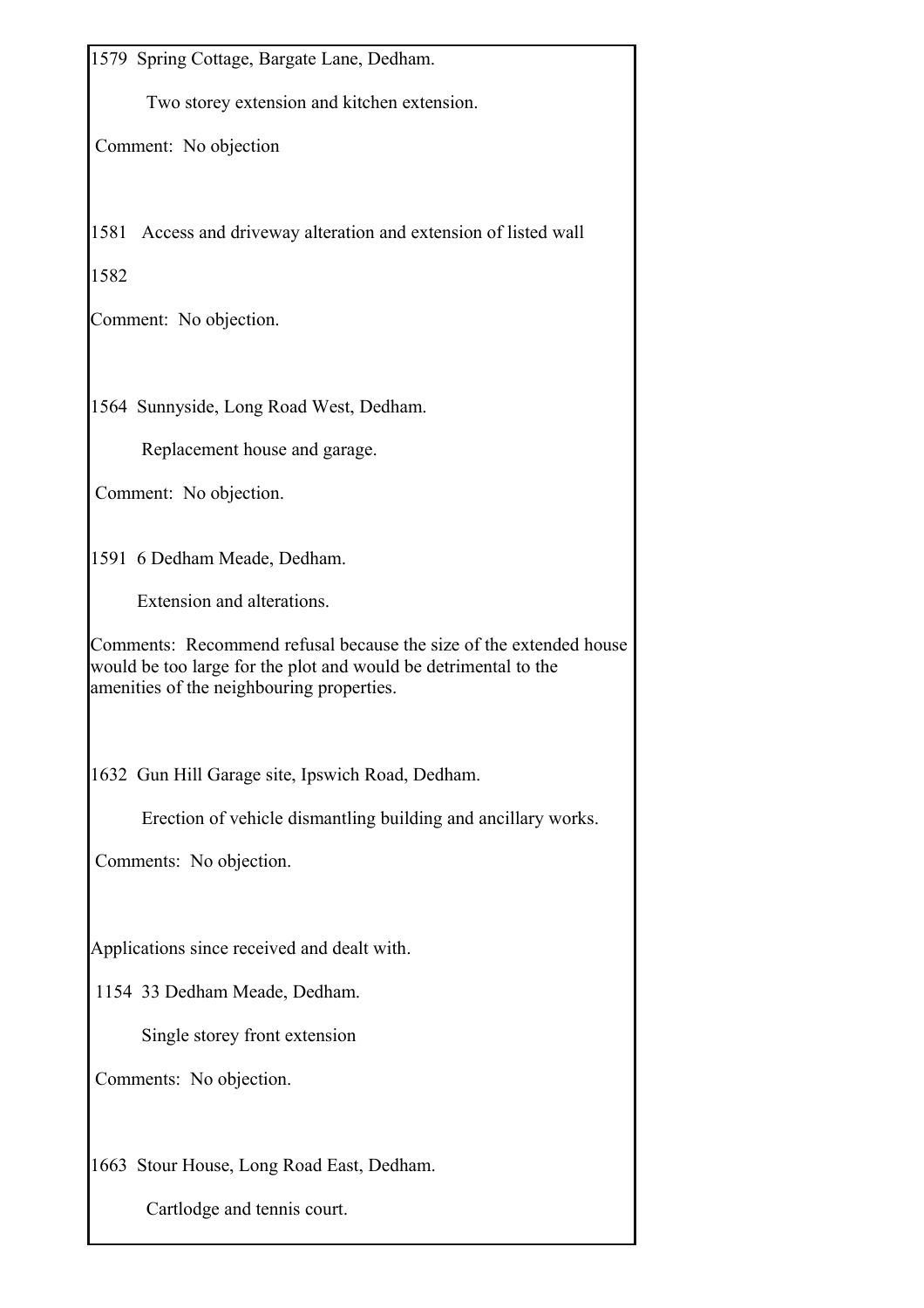Comments: No objection.

The following applications have been approved by Colchester Borough Council.

1411 Lyndon, East Lane, Dedham.

Two storey extension.

1433 Maytree Bungalow, Crown, Street, Dedham.

Retention of garden shed.

In response to an enquiry under item 3. Cllr. Regan advised that the "Hallfields" proposals were on-going but there was nothing new to report at the present time. This was confirmed by Cllr. Cable.

The Planning Committee will be meeting with Mr. Andy Tyrrell of CBC on 16<sup>th</sup> October to agree working procedures.

9. FINANCE COMMITTEE The Finance Committee had met for a "general information " meeting and new signatories for the two Council accounts had been obtained, i.e. Cllr. Mrs. Beeton, Cllr. Flack and Cllr. Regan. The Committee would be addressing the issue of income generation as had been requested by a resident. The next meeting will be on  $5<sup>th</sup>$  November, 2012.

#### 10. CORRESPONDENCE

(a) Dickensian Evening Dedham Primary School requested permission to use Royal Square for this event on the evening of Saturday, 1<sup>st</sup> December, 2012. There was no objection to this. Some dangerous areas were filled in with shingle prior to last year's Fair and similar arrangements will need to be made this year. The request for a donation to help defray expenses will be discussed at the next meeting.

11. ROYAL SQUARE – RE-SURFACING Mr. Bob Penny has confirmed that 106 money is available to Dedham but no detailed information regarding the nature of the proposed work had been received to enable CBC to decide if it can be used for this project. Unfortunately the Parish Council will have to "start from scratch" in dealing with this urgent matter. The Chair was investigating these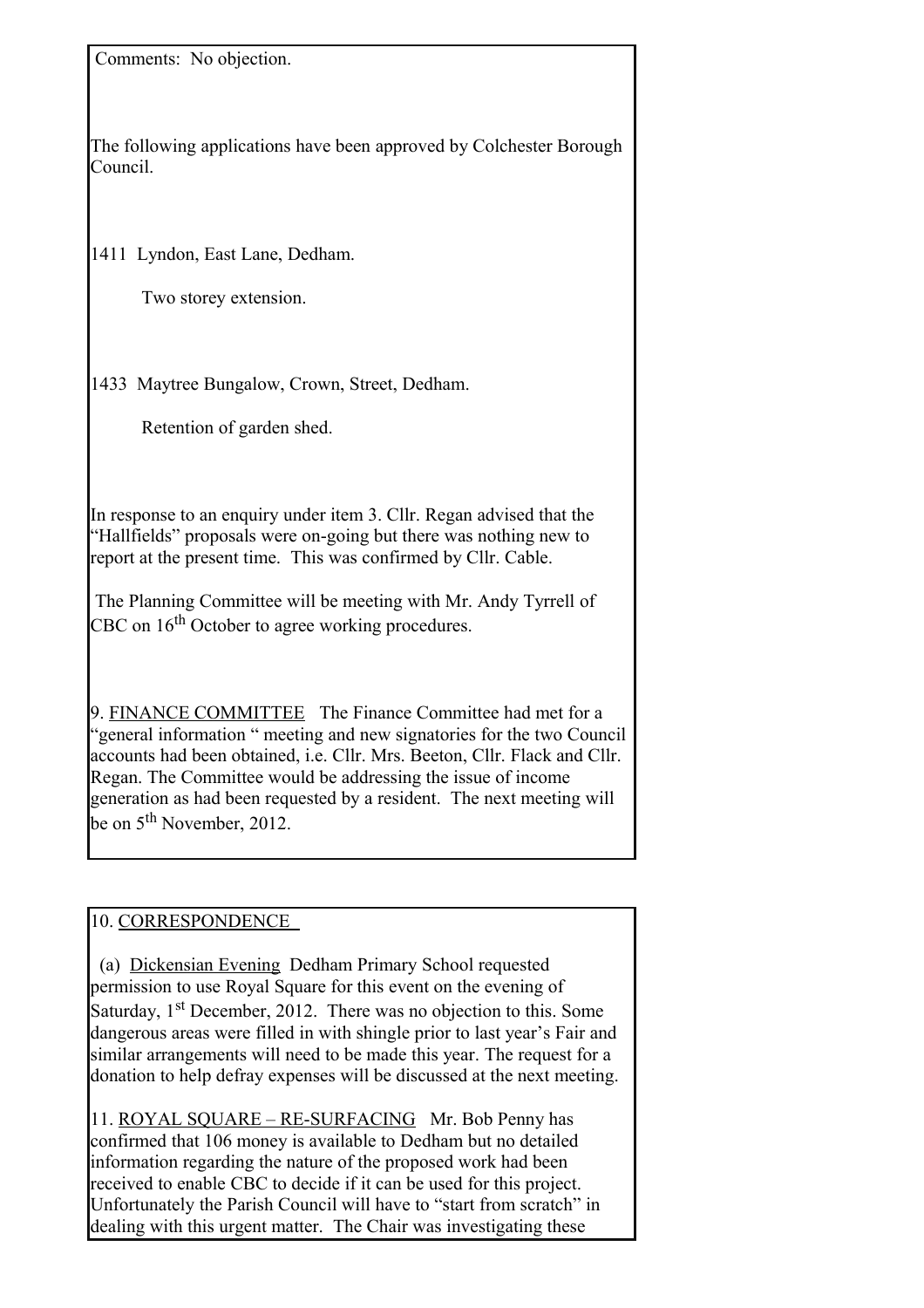| issues with Cllr. Gibbins.                                                                                                                                                                                                                                                                                                                                                                                                                                                                                                                                                                                                                                                                                                                                                                                  |                                                                        |          |
|-------------------------------------------------------------------------------------------------------------------------------------------------------------------------------------------------------------------------------------------------------------------------------------------------------------------------------------------------------------------------------------------------------------------------------------------------------------------------------------------------------------------------------------------------------------------------------------------------------------------------------------------------------------------------------------------------------------------------------------------------------------------------------------------------------------|------------------------------------------------------------------------|----------|
| 12. ACCOUNTS The following accounts had been approved for<br>payment:                                                                                                                                                                                                                                                                                                                                                                                                                                                                                                                                                                                                                                                                                                                                       |                                                                        |          |
| September:                                                                                                                                                                                                                                                                                                                                                                                                                                                                                                                                                                                                                                                                                                                                                                                                  |                                                                        | £        |
| Mr. A. Hodson -                                                                                                                                                                                                                                                                                                                                                                                                                                                                                                                                                                                                                                                                                                                                                                                             | Ground Maint.                                                          | 202.50   |
|                                                                                                                                                                                                                                                                                                                                                                                                                                                                                                                                                                                                                                                                                                                                                                                                             | <b>PPP</b>                                                             | 276.29   |
| Mrs. I. Hindley – Litter                                                                                                                                                                                                                                                                                                                                                                                                                                                                                                                                                                                                                                                                                                                                                                                    |                                                                        | 168.00   |
| Clerk Qtrly Acc. July/September                                                                                                                                                                                                                                                                                                                                                                                                                                                                                                                                                                                                                                                                                                                                                                             |                                                                        | 856.36   |
| Friends of Historic Essex                                                                                                                                                                                                                                                                                                                                                                                                                                                                                                                                                                                                                                                                                                                                                                                   |                                                                        | 10.00    |
| Duchy Barn - Hire                                                                                                                                                                                                                                                                                                                                                                                                                                                                                                                                                                                                                                                                                                                                                                                           |                                                                        | 15.00    |
| October                                                                                                                                                                                                                                                                                                                                                                                                                                                                                                                                                                                                                                                                                                                                                                                                     |                                                                        |          |
| Mr. A. Hodson                                                                                                                                                                                                                                                                                                                                                                                                                                                                                                                                                                                                                                                                                                                                                                                               | Ground Maint.                                                          | 162.00   |
|                                                                                                                                                                                                                                                                                                                                                                                                                                                                                                                                                                                                                                                                                                                                                                                                             | <b>PPP</b>                                                             | 331.10   |
| Mrs. I Hindley – Litter                                                                                                                                                                                                                                                                                                                                                                                                                                                                                                                                                                                                                                                                                                                                                                                     |                                                                        | 210.00   |
| <b>Election Fees</b>                                                                                                                                                                                                                                                                                                                                                                                                                                                                                                                                                                                                                                                                                                                                                                                        |                                                                        | 1,475.25 |
| <b>EALC</b> Affiliation Fee (part)<br>239.50                                                                                                                                                                                                                                                                                                                                                                                                                                                                                                                                                                                                                                                                                                                                                                |                                                                        |          |
| Income $-2nd$ half precept                                                                                                                                                                                                                                                                                                                                                                                                                                                                                                                                                                                                                                                                                                                                                                                  | £15,795                                                                |          |
| 13. REPORT OF PCSO In the absence of PCSO Hibben there was no<br>report this month.                                                                                                                                                                                                                                                                                                                                                                                                                                                                                                                                                                                                                                                                                                                         |                                                                        |          |
| 14. HAVE YOUR SAY Several residents questioned the "No<br>objection" comments regarding the Planning Committee's decision in<br>respect of Sunnyside, Long Road West which, it was felt, was directly<br>opposed to the guide lines in the Village Design Statement. Cllr. Flack<br>will investigate a complaint regarding Microlite noise and report back at<br>the next meeting. Other complaints involved dog fouling on the playing<br>field and footpaths. This had already been discussed and it was hoped<br>that the Essex Rangers could deal with this matter. The on-going<br>problem of bad odours in the High Street still existed and resident Mr.<br>Fabig called for an updated review with Anglian Water. Cllr. Mrs.<br>Beeton will look into this matter. In view of the general financial | situation and the loss of revenue grants from CBC a suggestion was put |          |